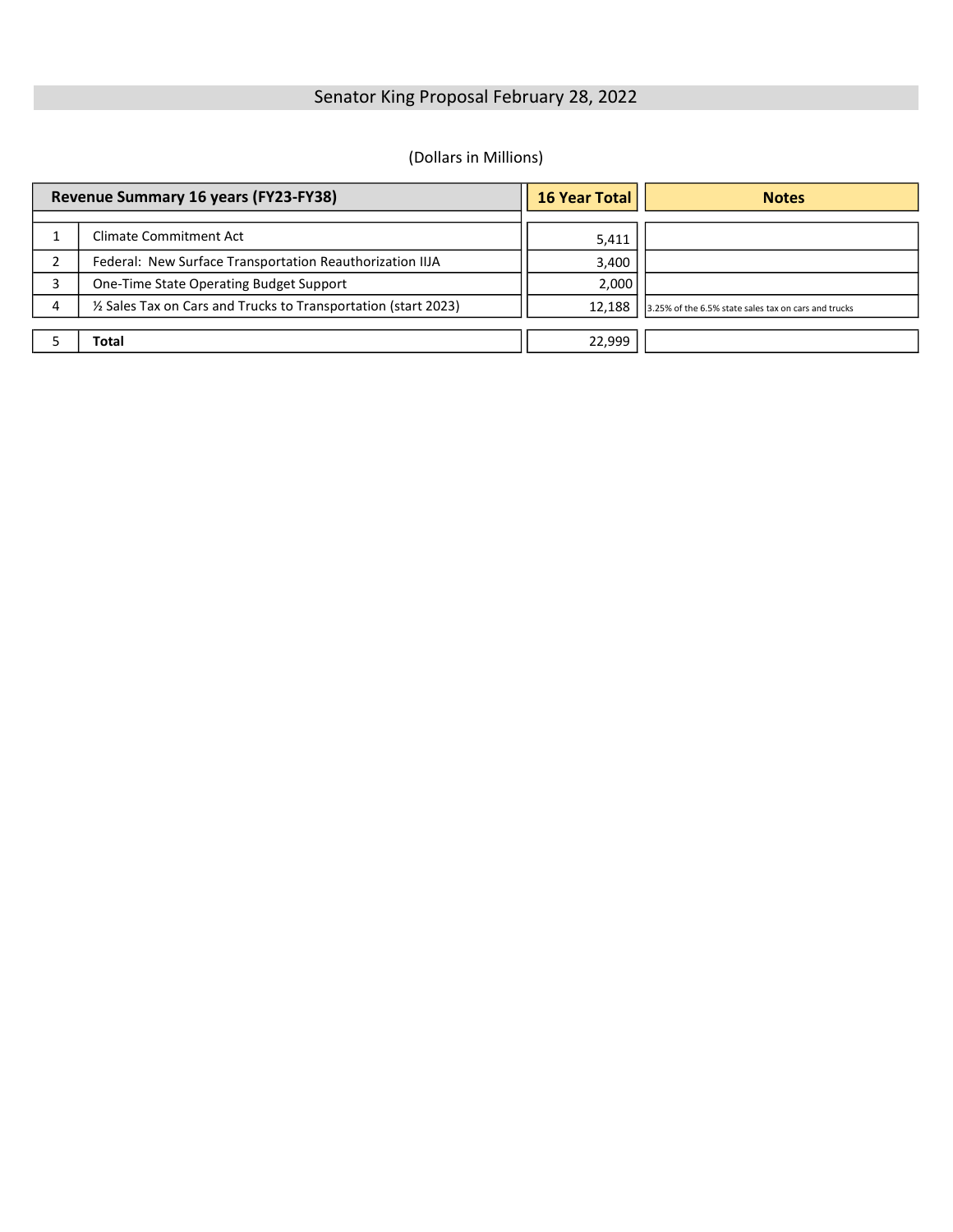### Senator King Proposal February 28, 2022

#### 18th Amendment Restricted & Other Funds Spending

(Dollars in Millions)

| <b>Spending Summary 16 years (FY23-FY38)</b> | <b>Senator King</b><br><b>16 Year Total</b>                                                     |            |
|----------------------------------------------|-------------------------------------------------------------------------------------------------|------------|
|                                              |                                                                                                 |            |
| 1                                            | <b>Ferries</b> (non-Climate Commitment Act amounts only)<br><b>Ferries Preservation Support</b> | 440<br>160 |
|                                              | Ferries Operating Account Support                                                               | 280        |
|                                              |                                                                                                 |            |
| $\mathbf{2}$                                 | <b>New Projects</b>                                                                             | 4,160      |
|                                              | I-5 Columbia River Bridge                                                                       | 1,200      |
|                                              | US 2 Trestle                                                                                    | 300        |
|                                              | SR 18 Widening                                                                                  | 640        |
|                                              | I-5 HOV Improvements                                                                            | 244        |
|                                              | I-5 Nisqually Delta                                                                             | 210        |
|                                              | Hood River Bridge                                                                               | 180        |
|                                              | Highway 12 - Phase 8 (Pasco to Walla Walla)                                                     | 240        |
|                                              | Other State & Local Projects (see lists)                                                        | 1,146      |
| 3                                            | <b>Existing Projects</b>                                                                        | 1,800      |
|                                              | I-405 Corridor Construction                                                                     | 460        |
|                                              | SR 520 Project                                                                                  | 520        |
|                                              | CWA backfill projects:                                                                          | 820        |
|                                              | SR 167/SR 509 Puget Sound Gateway                                                               | 434        |
|                                              | I-90 Snoqualmie Pass                                                                            | 155        |
|                                              | I-5/NB Marine View Dr to SR 529                                                                 | 31         |
|                                              | <b>Other Backfills</b>                                                                          | 200        |
| 4                                            | <b>Fish Barrier Removal</b>                                                                     | 2,435      |
| 5                                            | <b>Preservation &amp; Maintenance</b>                                                           | 6,000      |
| 6                                            | Equity Initiatives (PASS, OMWBE, Driver licenses & identicards)                                 | 83         |
| 7                                            | <b>Freight Rail</b>                                                                             | 150        |
| 8                                            | <b>Aviation</b>                                                                                 | 90         |
| 9                                            | <b>Active Transportation</b> (Non- Climate Commitment Act amounts only)                         | 190        |
|                                              | Safe Routes to School                                                                           | 100        |
|                                              | <b>Bike/Ped Grant Program</b>                                                                   | 90         |
| 10                                           | Transit Programs & Projects (Non- Climate Commitment Act amounts only)                          | 500        |
|                                              | <b>Transit Support Grants</b>                                                                   | 200        |
|                                              | <b>Transit Projects</b>                                                                         | 80         |
|                                              | <b>Special Needs Transit Grants</b>                                                             | 220        |
| 11                                           | <b>Local and Other Funding</b>                                                                  | 740        |
|                                              | CRAB                                                                                            | 160        |
|                                              | TIB                                                                                             | 160        |
|                                              | <b>FMSIB</b>                                                                                    | 120        |
|                                              | <b>Counties Direct Distribution</b>                                                             | 150        |
|                                              | <b>Cities Direct Distribution</b>                                                               | 150        |
| 9                                            | Contingency                                                                                     | 1,000      |
|                                              |                                                                                                 |            |
|                                              | 10 Total                                                                                        | 17,588     |